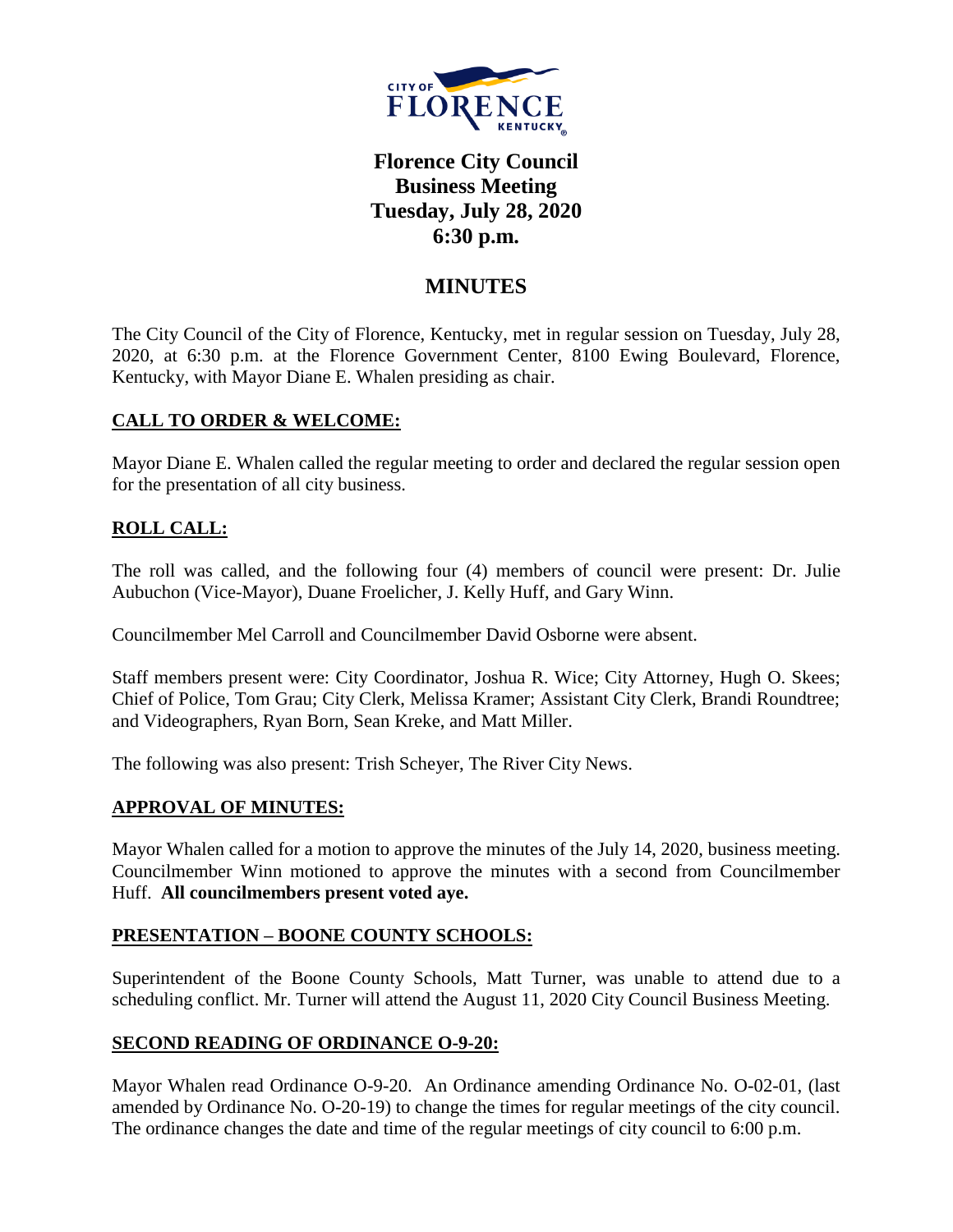Florence City Council Minutes: Tuesday, July 28, 2020

Mayor Whalen called for a motion to approve the second reading of Ordinance O-9-20. Councilmember Huff motioned to approve, with a second from Councilmember Winn. **All councilmembers present voted aye.** 

#### **SECOND READING OF ORDINANCE O-10-20:**

Mayor Whalen read Ordinance O-10-20. An ordinance of the City of Florence, Kentucky, amending the budget for the 2020-2021 fiscal year of the city (amendment #1), and providing for redemption prior to maturity of the outstanding bonds of the City of Florence, Kentucky General Obligation Public Project Refunding Bonds, Series 2008B and the City of Florence, Kentucky General Obligation Refunding Bonds, Series 2010. The purpose of this Amendment is to provide for redemption prior to maturity of all the bonds remaining outstanding of the City of Florence, Kentucky General Obligation Public Project Refunding Bonds, Series 2008B and the City of Florence, Kentucky General Obligation Refunding Bonds, Series 2010.

Mayor Whalen called for a motion to approve the second reading of Ordinance O-10-20. Councilmember Aubuchon motioned to approve, with a second from Councilmember Froelicher. **All councilmembers present voted aye.** 

#### **MAYOR'S REPORT:**

- The City of Florence elected officials and employees joined together to create an "Essential Workers Cookbook". The cookbook includes 246 pages of treasured recipes from the departments and people that serve the city. Anyone interested in purchasing a copy, the cookbooks are \$20.00. Please contact the Administration Department at (859)647-8177 for more information. Wonderful participation from our employees and elected officials.
- Florence Y'alls will have an Exhibition Game this Wednesday, July 29, 2020 at 5:35 p.m. between the Y'alls and the Lexington Legends. The Season opener will be this Friday, July 31, 2020 at 7:05 p.m. against the Lexington Legends. Come out to the ballpark, wear your masks, socially distance, and enjoy an evening outside and good baseball.
- The city applied for and received allocation of the CARES Act funds.
- Mayor Whalen requested recommendations for openings on the Urban Forest Commission, as well as, the Florence Board of Adjustment.

## **RECOGNITION:**

Mayor Whalen asked if any of the following desired recognition:

City Coordinator, Joshua R. Wice:

- Mr. Wice announced due to the logistics and safety of the participants, Mr. Scott Spicher of the Honor Run made the decision to cancel the Honor Run for 2020. No events for the Honor Run will be held this year. However, a donation will still be made to the Honor Flight.